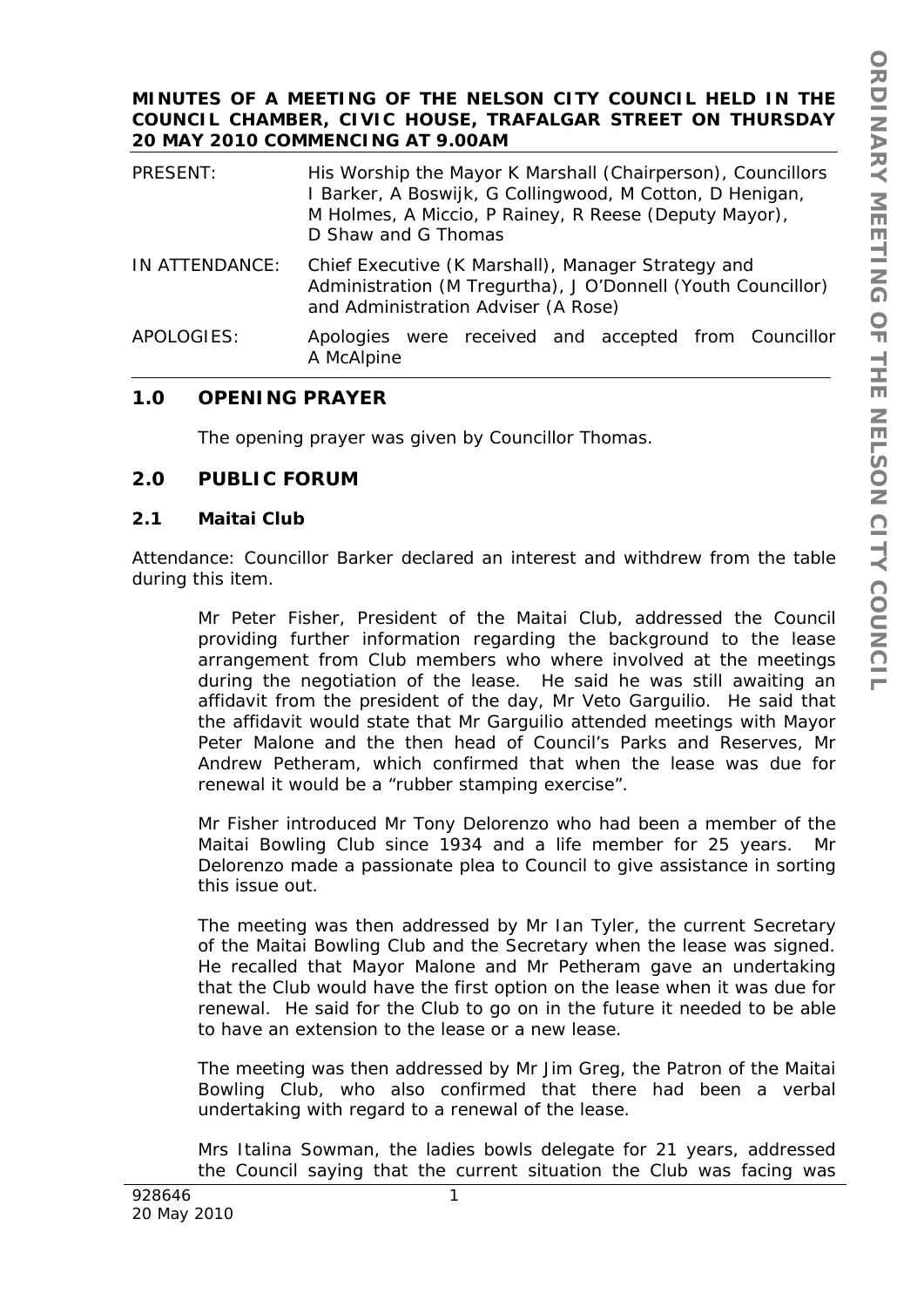responsible for a loss in membership and she appealed to the Council for help in resolving the matter.

Next the Council was addressed by Mr Len Edwards, from the IHC, who outlined the good work the Club had done with special needs classes from local schools and IHC adults.

The Council was then addressed by Mr Wayne Woodward, a life member of the Maitai Bowling Club, who was representing as a member of the Nelson Pool and Snooker Association. He said he represented 140 members of the Club that was part of the Maitai Club and he asked Council for their help.

Finally the Council was addressed by Mr Arthur Bradbury who restated that the Committee of 1994 was assured that the lease would be renewed and it had put its trust in the integrity of Mayor Malone and Andrew Petheram and other Councillors of the day. He asked the question, would it be likely that the Club's executors would have signed a lease without any such guarantee. He said he had been disappointed at Council's decision to do nothing and the Club had accepted that the lease was for a 20 year period but he couldn't see why the Council would decline the extension of this lease. He said it was at no cost to Council and the Club was not asking for any money.

Councillor Miccio requested that the Club table all the evidence and affidavits they had to support their case. His Worship the Mayor thanked Mr Fisher and the delegation for their extensive presentation.

# **2.2 Objection to Proposed Traffic Island – Site 4, NCC Plan 27-0654**

Mrs Jane Thomas, of 111 The Ridgeway, spoke to Council objecting to a proposed traffic island which it was planned to locate outside her property. She said she had not been happy with the consultation process to date and asked Council not to go ahead with this proposal.

In answer to a question from Councillor Barker, Mrs Thomas said that since The Ridgeway link had been opened she had not noticed any change in the amount of traffic using the road. She said the traffic runs smoothly and she could not understand why there is need to modify the road.

His Worship the Mayor thanked Mrs Thomas for raising the issue and said it would be investigated.

### **2.3 Conflicts which have arisen as a result of Lifestyle Block owners moving into Rural communities**

Mr Chris Budgen and Mrs Budgen addressed the Council on the issue of conflicts which have arisen as a result of Lifestyle Blocks moving into Rural communities. Mr Budgen said the tendency was for newcomers in Rural communities to complain about what they find and the outcomes are often adhoc and create court battles. He said there was a need for some mediation. In particular Mr Budgen said he was concerned about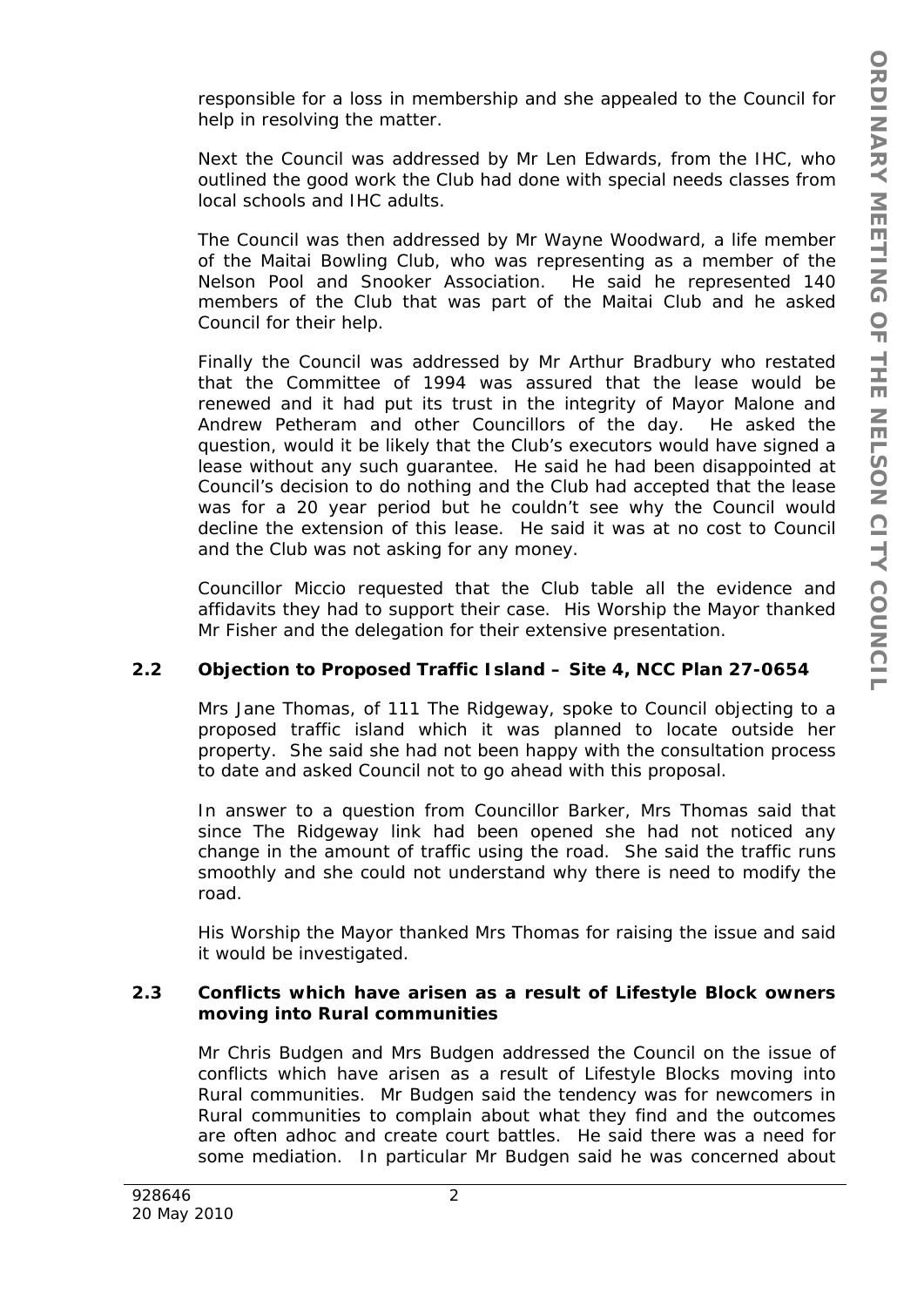the issues surrounding the Cable Bay Rifle Range saying that he thought that pressure was coming on for it to be closed. He asked Council to put in place a mechanism to deal with or mediate Rural conflicts and he offered his services in this respect.

His Worship the Mayor thanked Mr and Mrs Budgen for raising these matters.

Attendance: The meeting adjourned from 10.00am to 10.10am for morning tea.

### **3.0 CONFIRMATION OF MINUTES**

Resolved

*THAT the minutes of the ordinary meeting of the Nelson City Council held on Thursday 6 May 2010 be confirmed as a true and correct record.* 

Reese/Boswijk Carried Carried Carried Carried Carried Carried Carried Carried Carried Carried Carried Carried Carried Carried Carried Carried Carried Carried Carried Carried Carried Carried Carried Carried Carried Carried

# **4.0 NOTICE OF MOTION**

Document number 923916, agenda page 10 refers.

Councillor Boswijk said she was moving the motion which sought to revoke the resolution Council passed at its last meeting in regard to purchasing Rugby World Cup 2011 tickets through Rugby New Zealand 2011 Limited and was urging Council to purchase nine Category A tickets to each of the two Nelson Rugby World Cup 2011 matches, costing \$80 per ticket. These tickets to be used to host visiting dignitaries from Italy, the United States of America or Russia and that if there are any tickets remaining that these be distributed to randomly selected ratepayers.

Proposed Councillor Boswijk, seconded Councillor Reese

*THAT the resolution of 6 May 2010 "THAT Council does not purchase any Rugby World Cup 2011 tickets through the Rugby New Zealand 2011 Limited offer which closes on 21 May 201" be revoked;* 

*AND THAT the Council purchases nine Category A tickets to each of the two Nelson Rugby World Cup 2011 matches costing \$80 per ticket funded through the Rugby World Cup 2011 budget.* 

*AND THAT the tickets be used to host visiting dignitaries from Italy, United States of America or Russia* 

*AND THAT if there are any remaining tickets that these distributed to randomly selected ratepayers.* 

Councillor Miccio, seconded by Councillor Rainey moved an amendment to the motion increasing the number of tickets to be bought for each game to 20.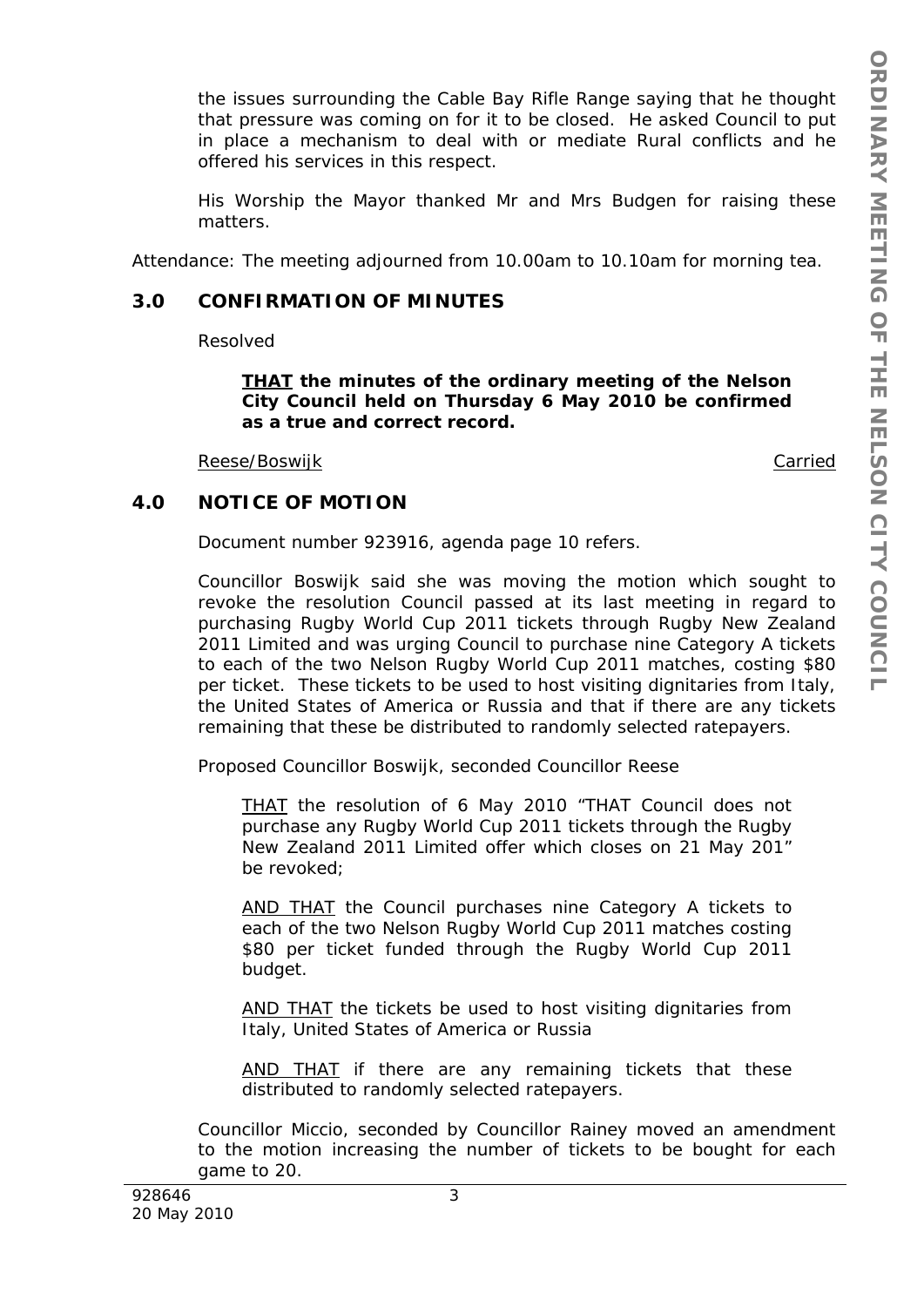The amendment was put and lost and the meeting returned to consider the original motion and it was resolved:

*THAT the resolution of 6 May 2010 "THAT Council does not purchase any Rugby World Cup 2011 tickets through the Rugby New Zealand 2011 Limited offer which closes on 21 May 201" be revoked;* 

*AND THAT the Council purchases nine Category A tickets to each of the two Nelson Rugby World Cup 2011 matches costing \$80 per ticket funded through the Rugby World Cup 2011 budget.* 

*AND THAT the tickets be used to host visiting dignitaries from Italy, United States of America or Russia* 

*AND THAT if there are any remaining tickets that these distributed to randomly selected ratepayers.* 

Boswijk/Reese Carried

### **5.0 REPORTS PERFORMANCE**

### **5.1 Tasman Bays Heritage Trust Draft Statement of Intent and Strategic Plan 2010/11 and Half Yearly Report**

Report number 919878, agenda pages 123-147 refer.

The Chairperson, Sara Chapman, and the Chief Executive, Peter Milward, from Tasman Bays Heritage Trust joined the meeting and presented the Half Yearly report and draft Statement of Intent.

Resolved

### *THAT the Tasman Bays Heritage Trust draft Statement of Intent for 2010/11 be approved for signing subject to a similar resolution by the Tasman District Council.*

Boswijk/Rainey **Carried** Carried Carried Carried Carried Carried Carried Carried Carried Carried Carried Carried Carried Carried Carried Carried Carried Carried Carried Carried Carried Carried Carried Carried Carried Carri

### **5.2 Ridgeways Joint Venture – Statement of Intent 2010/11**

Report number 905623, agenda pages 148-156 refer.

The Chairperson of the Ridgeways Joint Venture, Mr Seddon Marshall, joined the meeting and presented the Statement of Intent. He said that the Joint Venture had made a payment of \$500,000 to Council in December 2009. This brought the total payments from the Joint Venture to Council to a total of \$8.3 million. He said there were still 20 sections left to sell and work had been done to make these sections more saleable by creating building platforms on them.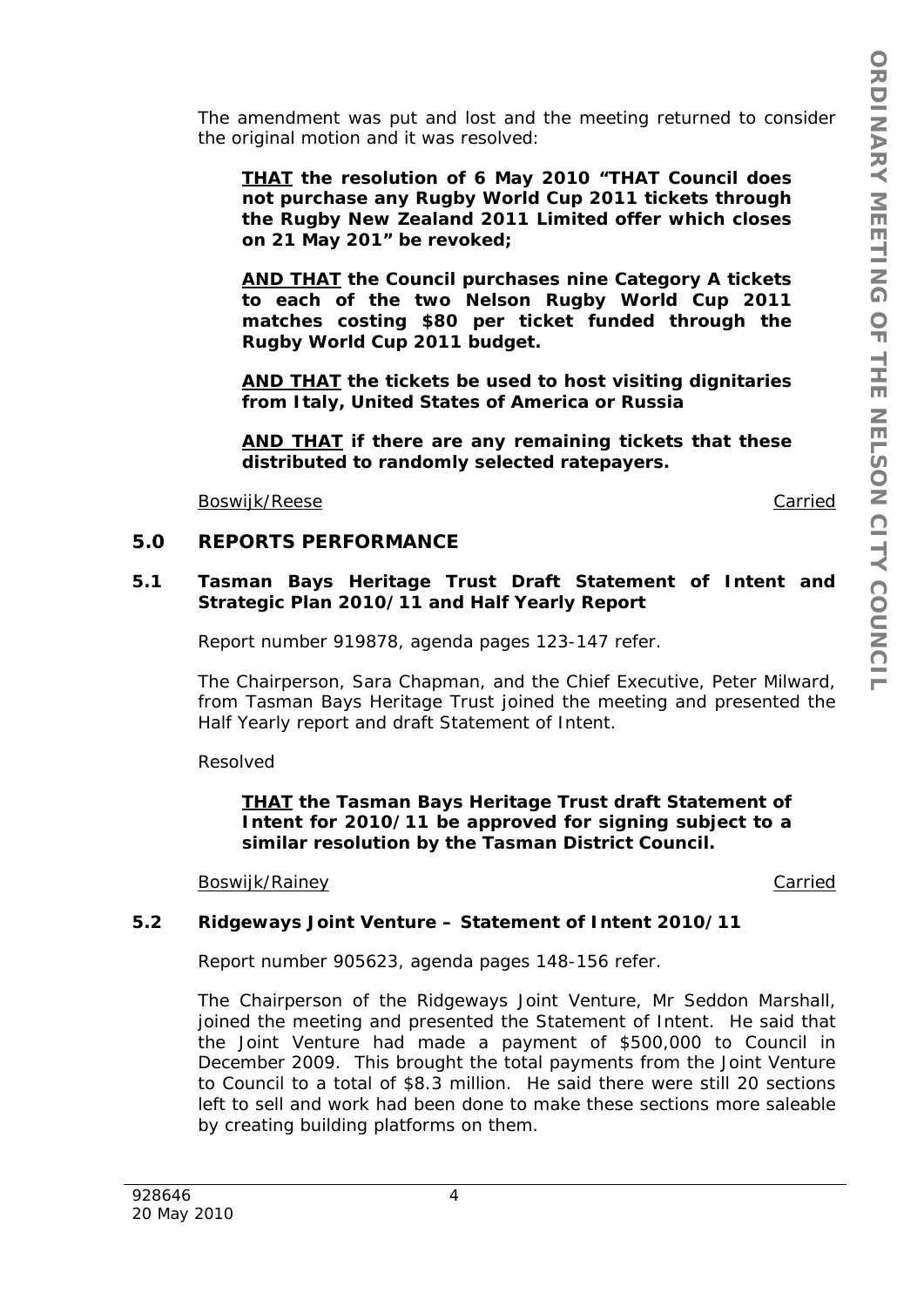Resolved

# *THAT the Ridgeways Joint Venture Statement of Intent for 2010/11 be approved for signing.*

Collingwood/Cotton **Carried** Collingwood/Cotton **Carried** 

### **5.3 Nelson Tasman Tourism Limited: Draft Statement of Intent 2010/11 and Half Yearly Report**

Report number 920833, agenda pages 79-122 refer.

Resolved

### *THAT the Nelson Tasman Tourism draft Statement of Intent for 2010/11 be approved for signing subject to a similar resolution by the Tasman District Council.*

Thomas/Reese Carried Carried Carried Carried Carried Carried Carried Carried Carried Carried Carried Carried Carried Carried Carried Carried Carried Carried Carried Carried Carried Carried Carried Carried Carried Carried C

### **5.4 Chief Executive's Report**

Report number 910016, agenda pages 22-78 refer.

The Chief Executive presented the report.

#### **NZTA Walking and Cycling Model Communities**

The Chief Executive gave a brief report on the presentation made to the NZTA Steering Group on 18 May 2010.

His Worship the Mayor congratulated the staff who had worked on this initiative.

### **Rugby World Cup 2011 Update**

Concern was expressed by some Councillors that Council did not seem to have the support of the event organisers Rugby World Cup 2011 Limited to develop event benefits for the region.

It was advised that the Rugby World Cup 2011 Steering Group had established a Community Working Party which community groups can liaise with and staff are currently writing a community guide which will provide contact details.

It was noted that a formal report is due the next meeting of Council that will cover aspects of the Council's involvement including a six monthly review of the Council's steering group..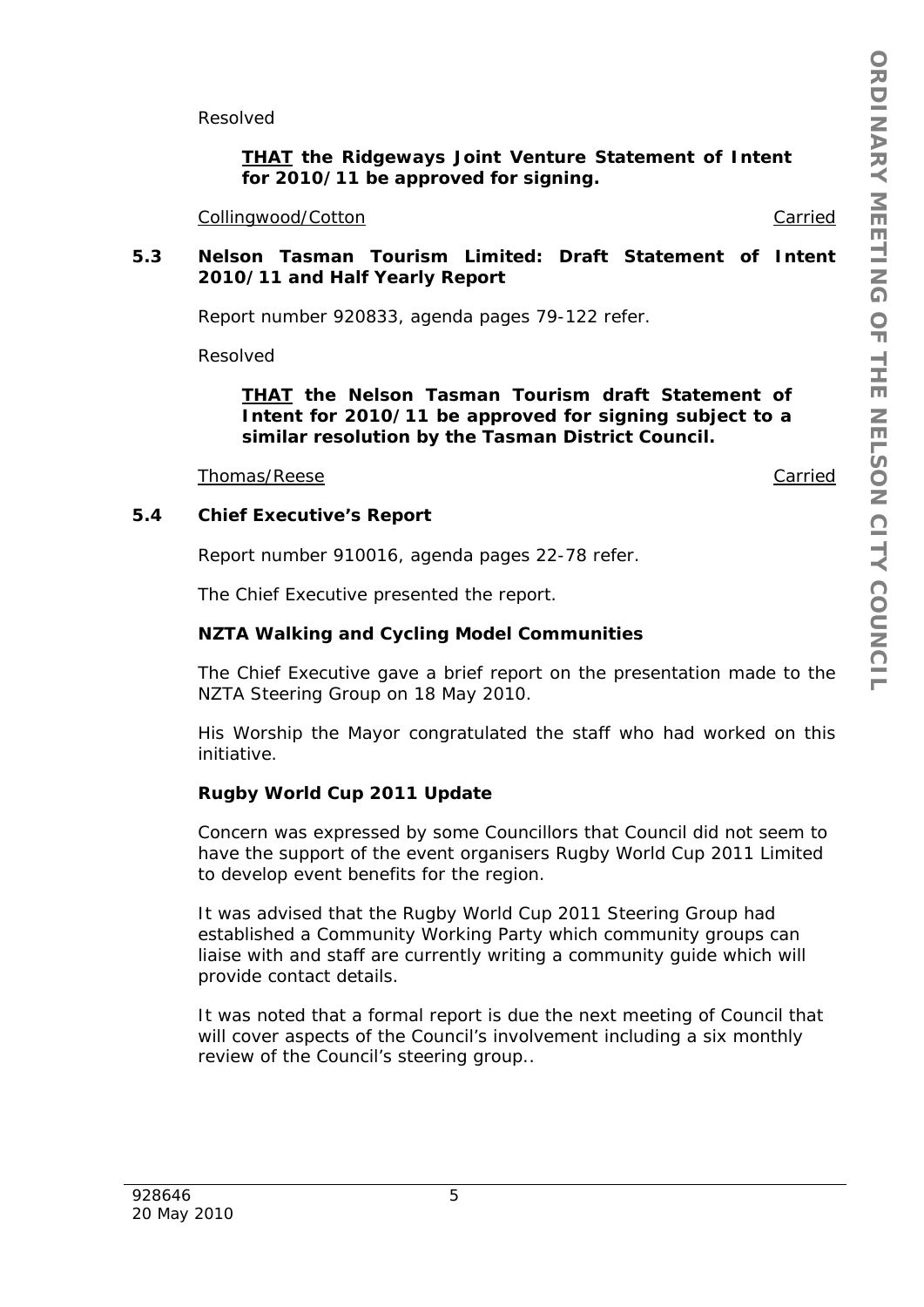# **Power and Telecommunication Line Undergrounding Policy**

It was agreed that that staff will bring a report to Council with respect to the policy but that the extra \$322,000, being the cost if Council were to fully fund the undergrounding work for the streets scheduled to be upgraded in 2010/11, will be considered as part of the upcoming annual plan process.

#### **Closed Circuit TV Cameras Upgrade**

Resolved

*THAT \$31,000 from cost code 7525 8905 and \$10,000 from 4403 4605 88 be carried forward to the 2010/11 financial year for the upgrade of the CCTV system.* 

Boswijk/Collingwood **Carried** Carried

**Global Resource Consent for Council Events** 

Resolved

*THAT \$15,000 from cost code 8612 3710 be used to fund a resource consent application for a range of Council events at various venues throughout the City.* 

His Worship the Mayor/Shaw Carried Carried

**Update to Council Calendar Dates – Proposed Timeline for 2010/11 Community Assistance Funding Round** 

Resolved

*THAT a hearing for the allocation of Community Assistance Funding for 2010/11 be held on Monday 9 August 2010. Following the hearing, Council will move into Committee to determine the funding allocation.* 

Collingwood/Thomas collingwood/Thomas collingwood carried

#### **Accessibility**

Resolved

*THAT the assessment of strategic accessibility issues be included in the review of the Social Wellbeing Policy.* 

Reese/Boswijk Carried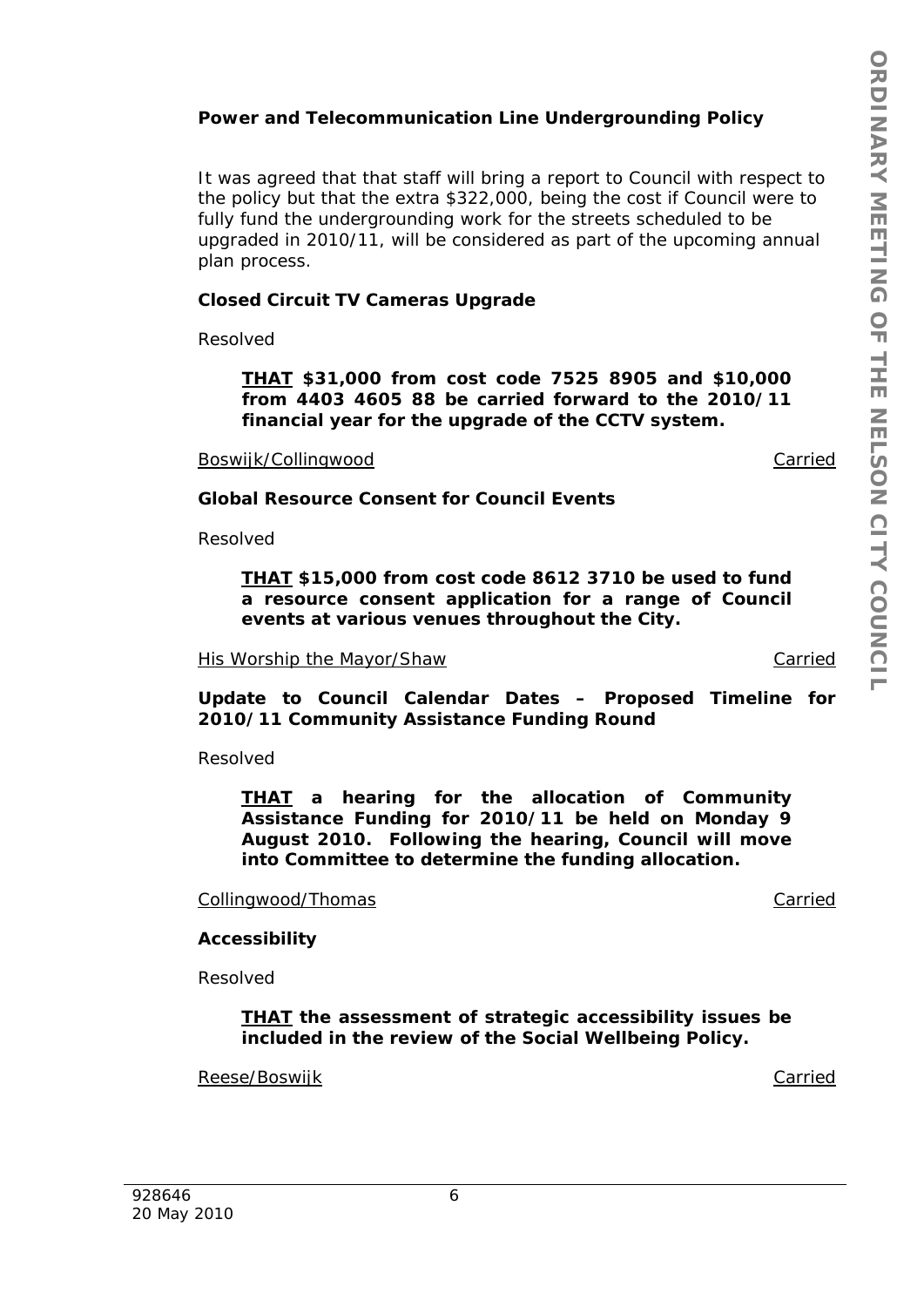### **TAFM Bill implications for Council**

Resolved

*THAT the Chief Executive, in consultation with the Governance Portfolio Holder, make a submission on the Local Government Act (LGA) 2002 Amendment Bill to the Environment and Local Government Select Committee, with a focus on the proposed performance measures.* 

His Worship the Mayor/Holmes Carried Carried

It was agreed that before the submission was sent it would be brought back to Council for discussion.

### **Councillor Attendance at LGNZ Conference**

Resolved

*THAT His Worship the Mayor and Councillors Boswijk, Miccio and Shaw be nominated to attend the annual Local Government New Zealand Conference 2010.* 

#### Henigan/Collingwood Carried

**Councillor Involvement in Tasman Nelson Environment Awards 2010** 

Resolved

*THAT an approach consistent with Tasman District Council through the election period be adopted for Councillor involvement in judging the Tasman Nelson Environment Awards 2010.* 

Shaw/Collingwood **Carried** Carried Carried Carried Carried Carried Carried Carried Carried Carried Carried Carried Carried Carried Carried Carried Carried Carried Carried Carried Carried Carried Carried Carried Carried Car

### **Marsden/Ridgeway Intersection**

The Senior Executive Infrastructure detailed the consultation that had occurred with residents of The Ridgeway and the Ridgeway Action Group (RAG) regarding the minor safety works proposed along The Ridgeway. He said there had been an extensive number of night time meetings with the RAG and most residents likely to be affected by the proposed minor safety works had not raised objections.

It was agreed that Mr Schruer would have further discussions with Mrs Thomas with a view to addressing the concerns she had expressed in the public forum.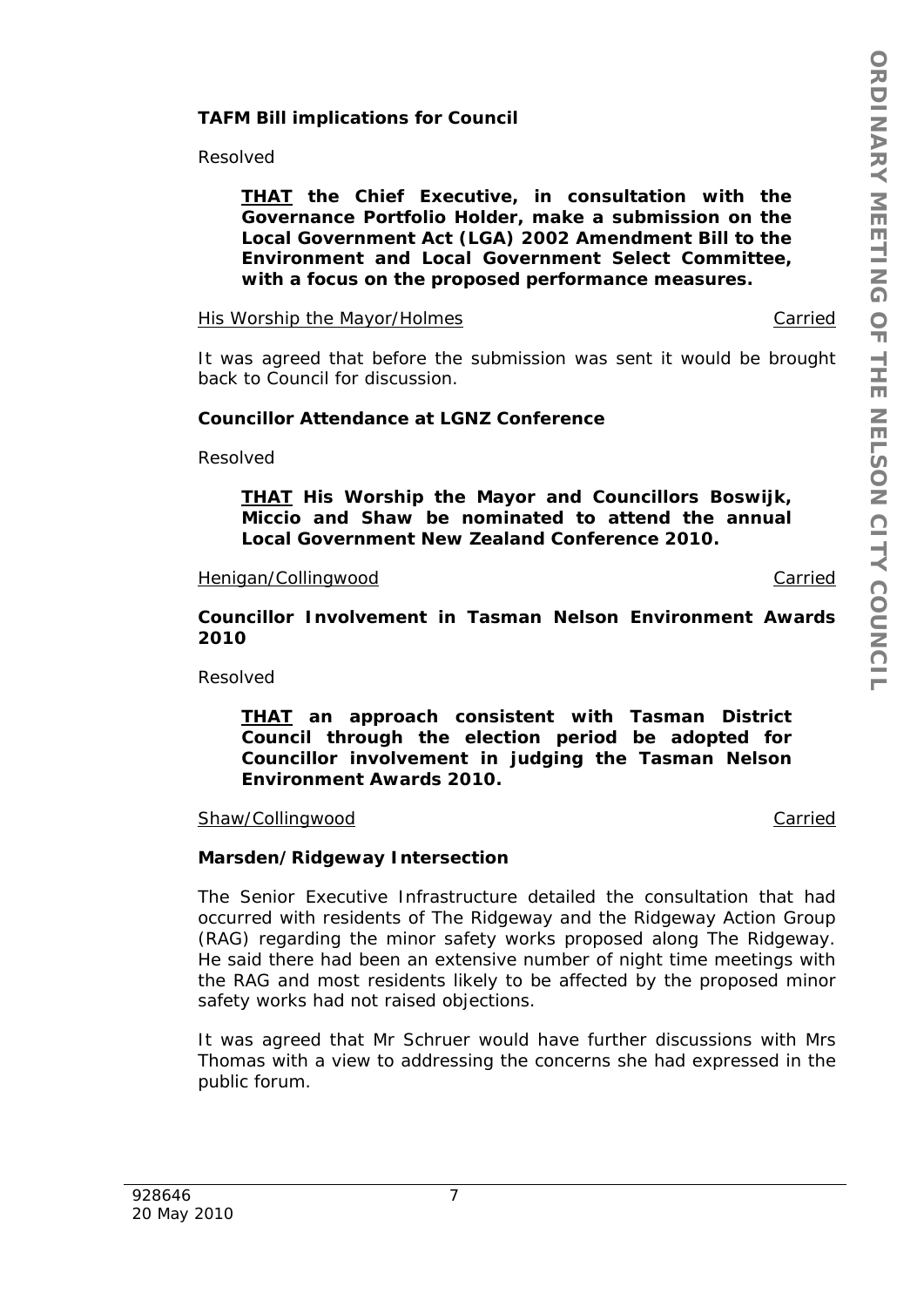# **Cable Bay Rifle Range**

The Chief Executive said that it had never been Council's intention to close the Rifle Range. There was, he said, need to clarify the consents conditions and Council staff are currently doing that.

It was agreed that this information would be conveyed to Mr and Mrs Budgen.

### **Heart of Nelson**

Resolved

### *THAT net savings of \$349,000 in the Heart of Nelson projects, as detailed in this Report 910016, be carried over to 2010/11.*

#### Boswijk/Shaw Carried

Projects Deferred after Organisational Development Prioritisation

Resolved

### *THAT the Neale Park Skate Park Toilet and Basin Reserve Toilet be deferred and related budgets be carried over to 2010/11.*

### Thomas/Shaw Carried

Attendance: The meeting adjourned from 12.35pm to 1.14pm for Luncheon. During this time Councillor Barker left the meeting.

# **Customer Service Centre Cashier Transactions**

There was a request for the statistics in future to include payments made to Council via the internet.

# **Relationships with Tasman District Council**

There was some discussion regarding the reporting back from the Funding Forum and the Saxton Field Working Party. In answer to a question it was explained that neither group has any delegated authority and any decisions have to come back to both Councils as recommendations.

There was also discussion about how to engage Tasman District Council with the Performing Arts and Conference Centre project. The Chief Executive advised that Tasman District Council had been invited to the last three discussions Council had had on this matter but had chosen not to come. It was agreed that when a site had been selected an attempt would be made to engage Tasman District Council via the Regional Funding Forum.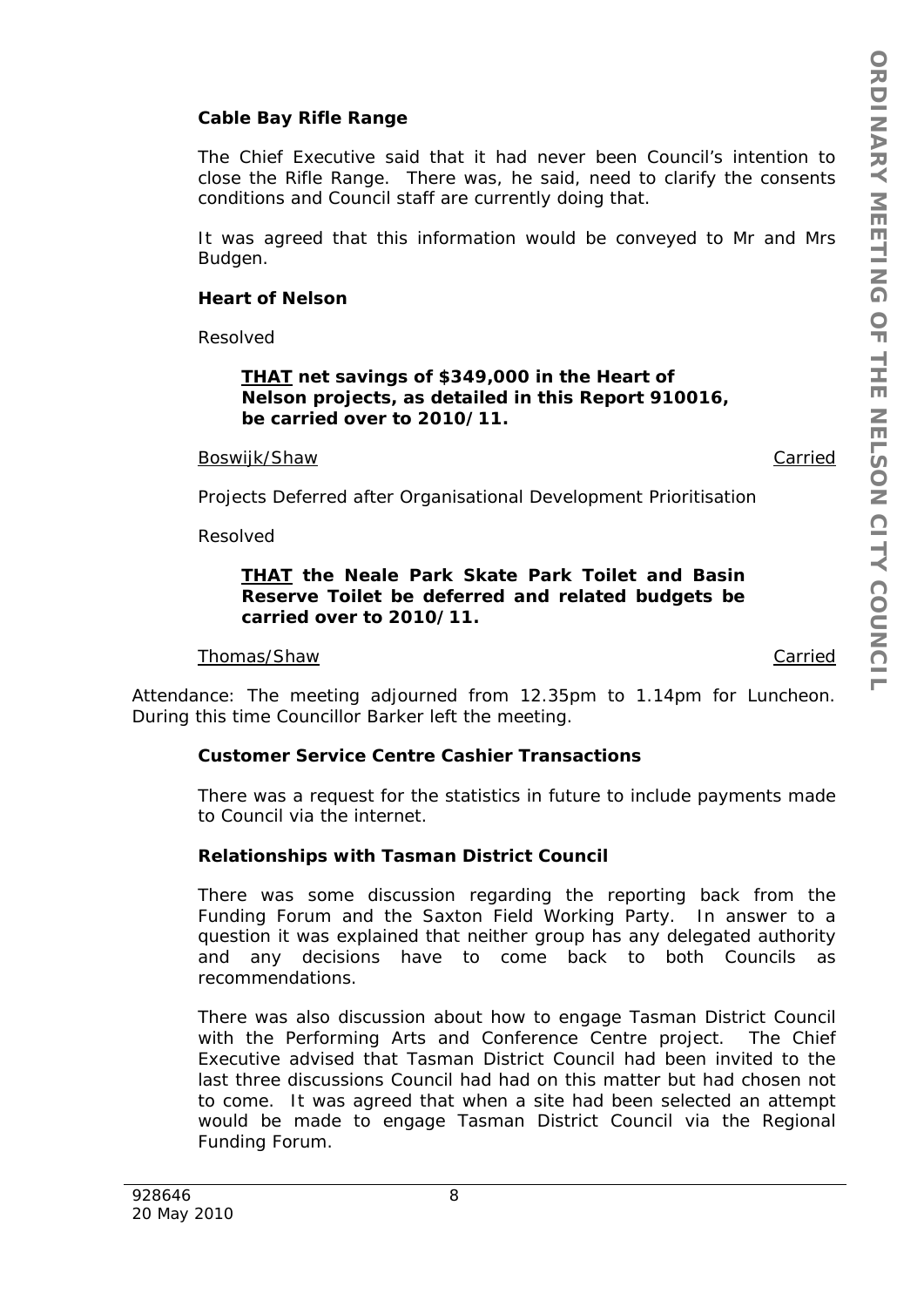# **Parking and Vehicle Control Bylaw 2004, No 207**

Resolved

*THAT the following alterations to the Schedules of Bylaw No 207, Parking and Vehicle Control (2004) be approved:* 

*Schedule 4: Special Parking Areas (Bus Stop relocation – Waimea Road)* 

*Schedule 9: No Stopping (Quebec Road)* 

### **New Leases for Approval**

Resolved

### *THAT the new leases for Tasman Regional Sports Trust of Sportshouse; and for Nelson Hockey for the Hockey Softball Pavilion, subject to the terms described within this report, number 910016, be approved.*

#### Shaw/Holmes **Carried**

Attendance: Councillor Barker returned to the meeting at 1.42pm.

# **Half-day Debrief**

His Worship the Mayor foreshadowed that as it got closer to election day the Council would have a half-day debrief on what this Council had done in its term of office.

# **Status Report**

# **Multiuse Building on Tahunanui Reserve for Surf Lifesaving**

Youth Councillor, Johny O'Donnell, reminded Council that the Youth Council had requested to be consulted during the preparation of the staff report to ensure the proposed concept was complimentary to the Youth Park.

# **Trafalgar Park Update**

The view was expressed that Council should consider bringing the construction of the cycletrack forward at Saxton Field and not to reinstate it during the upgrade of Trafalgar Park.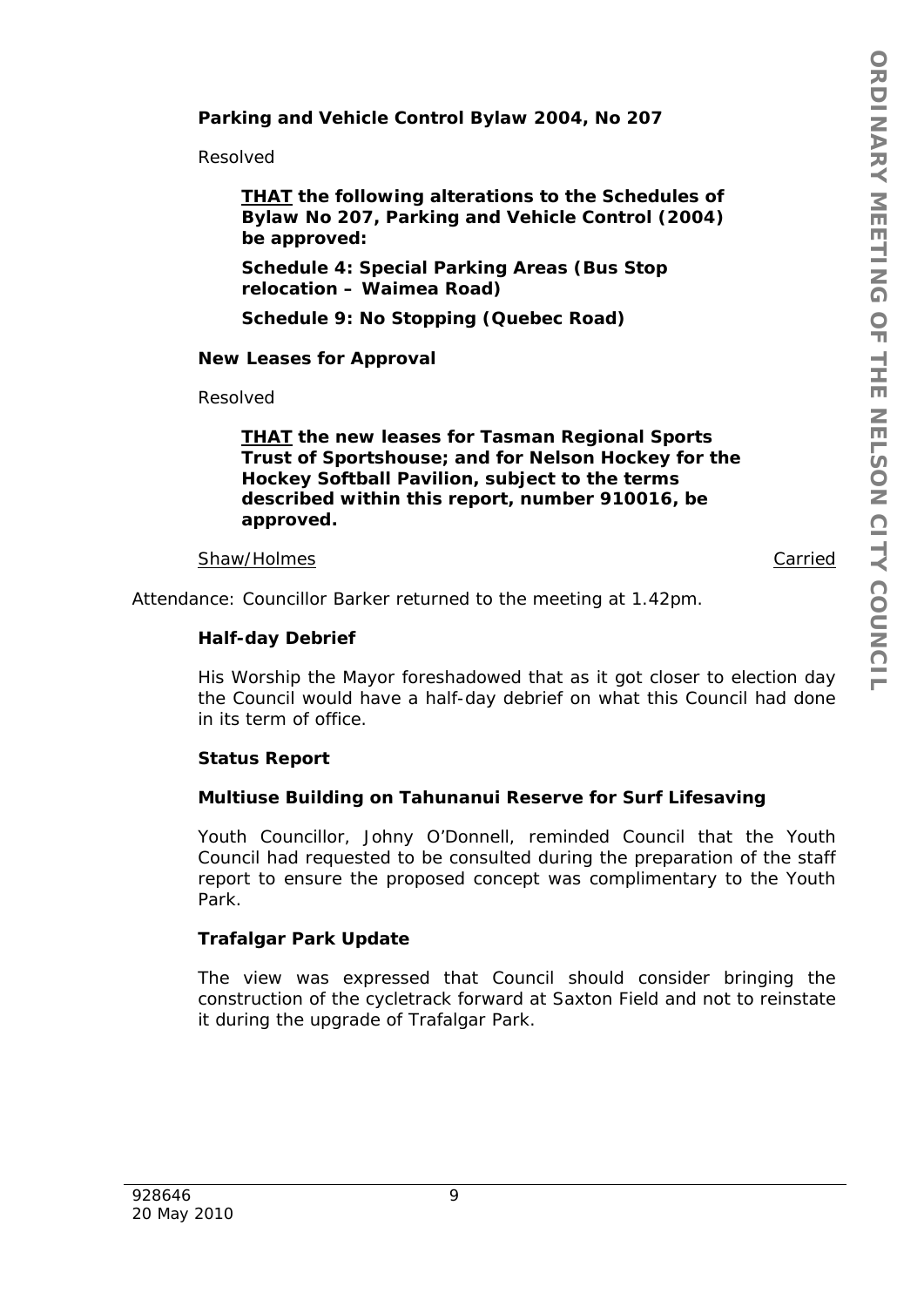### **Supplementary Reports**

Resolved

*THAT the status reports attached to this report 910016 be received;* 

*AND THAT the Schedule of Documents Sealed from 11 March to 23 April 2010 be received.* 

Henigan/Boswijk Carried

### **6.0 REPORTS FROM COMMITTEES**

#### **6.1 Audit, Risk and Finance Committee – 21 April 2010**

Document number 916735, agenda pages 157-158 refer.

Resolved

*THAT the minutes of the meeting of the Audit, Risk and Finance Committee, held on Wednesday 21 April 2010 be received.* 

Collingwood/Thomas Carried

#### **6.2 Founders Heritage Park Committee – 28 April 2010**

Document number 919523, agenda pages 159-162 refer.

Resolved

#### *THAT the minutes of the meeting of the Founders Heritage Park Committee, held on Wednesday 28 April 2010 be received.*

Holmes/Boswijk Carried

# **7.0 MAYOR'S REPORT**

His Worship the Mayor reported on his attendance at the Metro Sector Managers meeting held in Manakau on 4 May 2010. He drew Councillors attention to the Zone and Sector Key Issues Report dated April 2010 and the report on Central Government / Local Government Social Sector Reform – Where to from Here, by Roger Blakely, Chief Executive Porirua City Council, on behalf of the Chief Executives' Forum.

#### **Youth Council**

Johny O'Donnell said that for the forthcoming Local Government Elections the Youth Council has planned to run a campaign with local schools coordinating "kids voting" and to campaign with the Electoral Commission to encourage young people to enrol and vote. He said there would also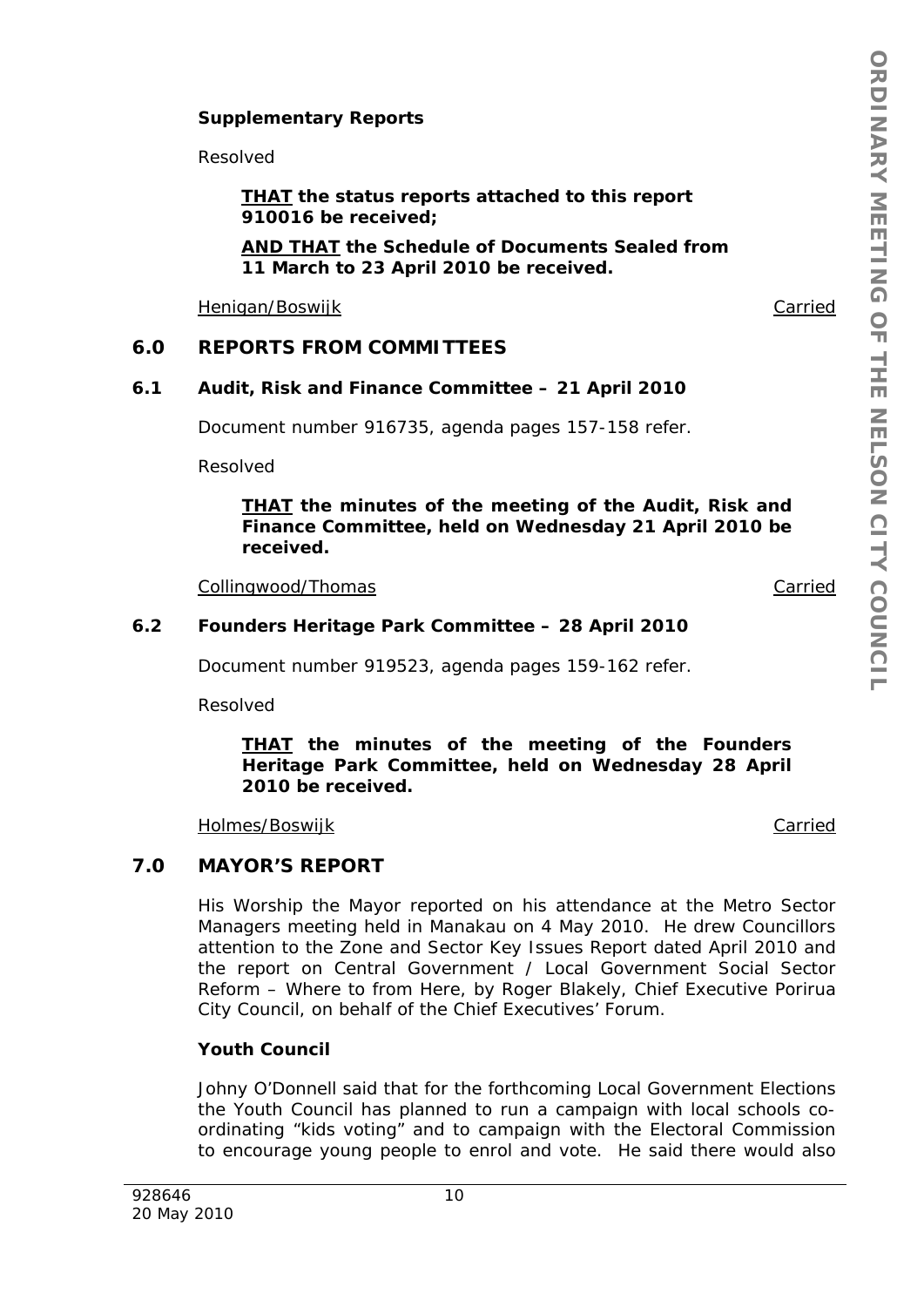be a forum organised by the Youth Council for young people to meet the candidates standing for election.

# **8.0 GENERAL BUSINESS**

### **8.1 Maitai Club**

Attendance: Councillor Barker declared an interest and withdrew from the table during this item.

Council discussed the presentation made by the Maitai Club and the Bowling Club and the Pool and Snooker Club earlier in the meeting. There was some sympathy for the clubs' current plight even though it was noted that the current circumstance only arose from the financial losses incurred by the Maitai Club.

There was limited support for an extension or renewal of the existing lease. Councillor Thomas suggested that one option that might be considered is that the Club be released from its lease and given a licence to occupy and Council in return explore giving the Club some relief from their financial issues and set up a management structure and compensate them for the building. It was felt that some form of detailed due diligence was needed.

After much discussion it was agreed that the Chief Executive would offer the Maitai Club the help of the Council's legal adviser to look at the legal issues facing the Club.

# **9.0 PUBLIC EXCLUDED BUSINESS**

### **9.1 Exclusion of the Public**

Resolved

*THAT the public be excluded from the following parts of the proceedings of this meeting in accordance with section 48(1)(a) of the Local Government Official Information and Meetings Act 1987 on the grounds that the public conduct of this part of the proceedings of the meeting would be likely to result in the disclosure of information for which good reason for withholding exists.* 

His Worship the Mayor/Holmes Carried Carried

The meeting went in to public excluded session at 2.55pm and resumed in public session at 2.58pm.

### **9.2 Re-admittance of the Public**

Resolved

### *THAT the public be re-admitted to the meeting.*